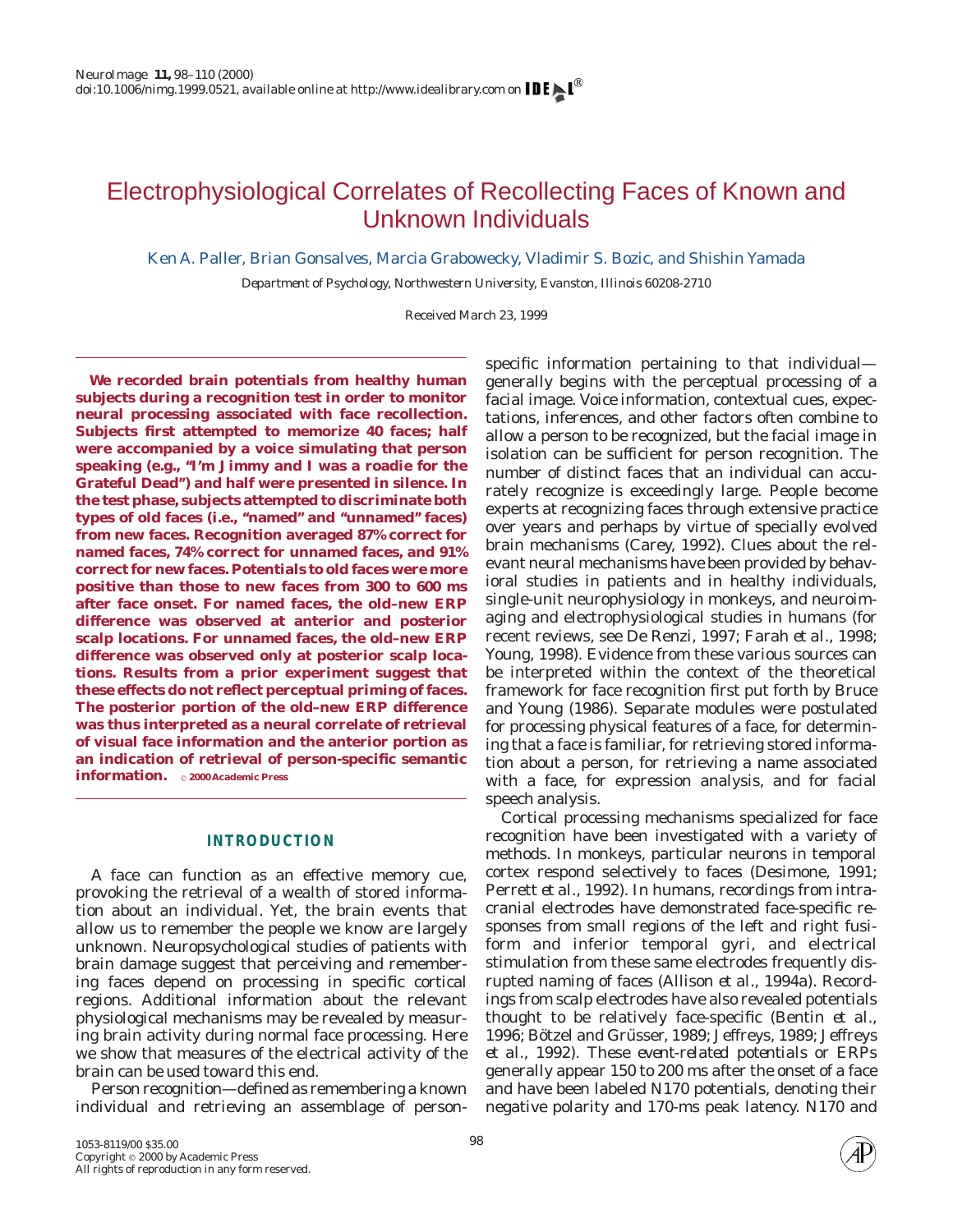other similar potentials have been related not only to face-specific processing, but also to eye-gaze-specific processing, and they are thought to reflect cortical activity in occipitotemporal and posterior fusiform regions (Allison *et al.*, 1994b; Puce *et al.*, 1996, 1997). Functional activation of these same cortical regions has also been associated with face processing using *magnetoencephalography* or MEG (Linkenkaer-Hansen *et al.*, 1998; Sams *et al.*, 1997), *positron emission tomography* or PET (Haxby *et al.*, 1996; Sergent *et al.*, 1992), and *functional magnetic resonance imaging* or FMRI (Clark *et al.*, 1996; Haxby *et al.*, 1999; Kanwisher *et al.*, 1997; Puce *et al.*, 1995).

Although the ability to perceptually analyze faces is generally thought to be separate from the ability to remember faces (e.g., Carlesimo and Caltagirone, 1995), it is reasonable to speculate that the inferior occipitotemporal regions where face-specific responses are produced may also be critical for remembering faces. Accordingly, person recognition may depend on interactions between these cortical regions and regions that store information pertaining to person identity. In other words, the complex recollective experience that can be cued by a face may depend on a network of stored associations between a visual representation of that face and other information such as person-specific biographical details, sets of relevant episodic memories, emotional associations, and so on.

In the present experiment, we investigated scalprecorded brain potentials that occur when subjects engage in person recognition in response to viewing facial images. Prior investigations of ERPs and memory have usually used words instead of faces (for reviews, see Johnson, 1995; Paller, 1993, in press; Rugg, 1995). A pervasive finding in this literature is that late positive ERP amplitudes tend to be greater for repeated items compared to new items, sometimes referred to as an *old*–*new ERP difference* or *ERP repetition effect.* Likewise, in experiments with faces, a repeat presentation of a face generally yields a different ERP response compared to the initial response to that face (Barrett *et al.*, 1988; Begleiter *et al.*, 1995; Bentin and McCarthy, 1994; Bentin and Moscovitch, 1988; Hertz *et al.*, 1994; Münte *et al.*, 1997, 1998; Potter and Parker, 1997; Schweinberger *et al.*, 1995; Smith and Halgren, 1987; Sommer *et al.*, 1997; Uhl *et al.*, 1990). For example, Münte and colleagues (1997) studied ERPs elicited by faces in implicit and explicit memory tests. In the implicit test, subjects were required to detect famous faces interspersed in a series of nonfamous faces, some of which repeated. In the explicit test, subjects were required to discriminate previously seen faces from other, new faces. In both tests, ERP differences associated with face repetition took the form of increased positivity from about 300 to 700 ms. ERP differences were generally smaller in the implicit test than in the

explicit test, with additional topographic differences in the 300 to 500 ms interval. Presumably, subjects given the implicit memory test engaged in less recollective processing in response to repeated faces than did those given the explicit memory test.

Paller and colleagues (1999) recorded ERPs to previously seen faces and new faces, and in addition, two types of previously seen faces were compared—some faces were associated with brief biographical information in a study phase and some were not. Subjects were instructed to remember the faces with biographies and to forget the others. Despite the artificial nature of these circumstances, a face associated with a biography in this manner can be thought of as corresponding to the face of a known individual. When those known faces were presented in the experiment, recollective processing of the sort typically associated with person recognition was presumably engaged. ERPs elicited by those faces included an enhanced response over posterior scalp regions and, to a lesser extent, over anterior regions.

The present study was designed to determine whether similar ERP correlates of face recollection can also be observed during a yes–no recognition test and without differential instructions to remember. The experiment was thus arranged so that a direct comparison could be made between faces associated with biographical information and faces presented under circumstances that were identical except for the absence of associated biographical information. As a shorthand, we will refer to the former category of faces as *named faces* and to the latter category of faces as *unnamed faces.* This contrast corresponds to the real-world contrast between faces of known and unknown individuals. Faces of both types can potentially provoke recollection, as someone can remember having seen a face before regardless of whether any person-specific biographical information is known. We hypothesized that ERP repetition effects would be found for named faces and, to a lesser extent, for unnamed faces, which may in both cases reflect recollective processing.

#### **METHODS**

# **Subjects**

A group of four men and eight women participated in the experiment. The mean age was 20.6 years (range 18 to 26 years). All subjects were right-handed by selfreport. Subjects gave informed consent and were paid for their participation.

#### **Stimuli**

Visual stimuli included photographs of 180 faces from a 1970s high school yearbook. Each face was presented in grayscale within a rectangular area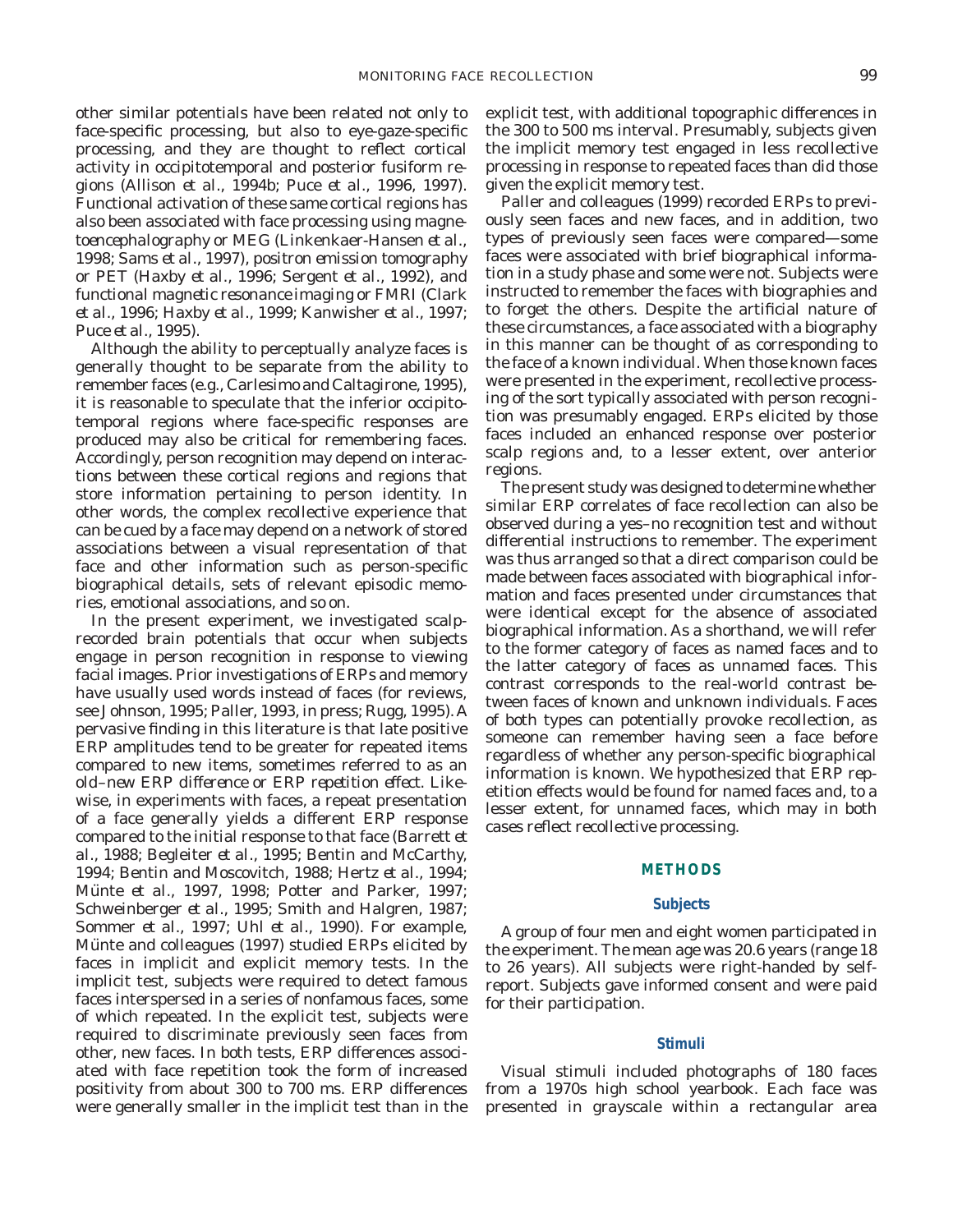



measuring 12.5 by 16 cm in the center of a computer screen. Faces were viewed from a distance of 135 cm (such that the rectangular stimuli subtended 5.9 by 7.5° visual angle). A set of 40 faces was used in the study phase. These faces were shown again in the test phase along with 80 new faces. Another 60 new faces were used in a paper-and-pencil recognition test. Each set of faces included an equal number of women and men. Auditory stimuli were paired with 20 of the faces in the study phase. These stimuli were spoken by 10 women and 10 men so as to simulate the experience of meeting the people depicted. Each voice included a name and some brief biographical information (see Paller *et al.*, 1999, for additional details).

## **Procedure**

The procedure included a study phase followed immediately by a test phase and then a paper-and-pencil recognition test. Each subject was tested individually. To reduce artifactual contamination of EEG recordings, subjects were instructed to minimize muscle tension, eye movements, and blinks during experimental runs.

During the study phase (Fig. 1A), subjects were instructed to try to remember a series of people. They were told that 20 faces (named faces) would be presented with a spoken introduction to approximate the experience of actually meeting these people and that 20 faces (unnamed faces) would be presented in silence. Subjects were advised to try to remember all of the people for a memory test that would be given later. They were told that the test would assess their ability to recognize the faces and to recall the names and biographical information of the people who spoke. Faces were shown for 300 ms at a rate of 1 every 5 s. The onset of the voice for each named face coincided with the onset of the face presentation. The entire set of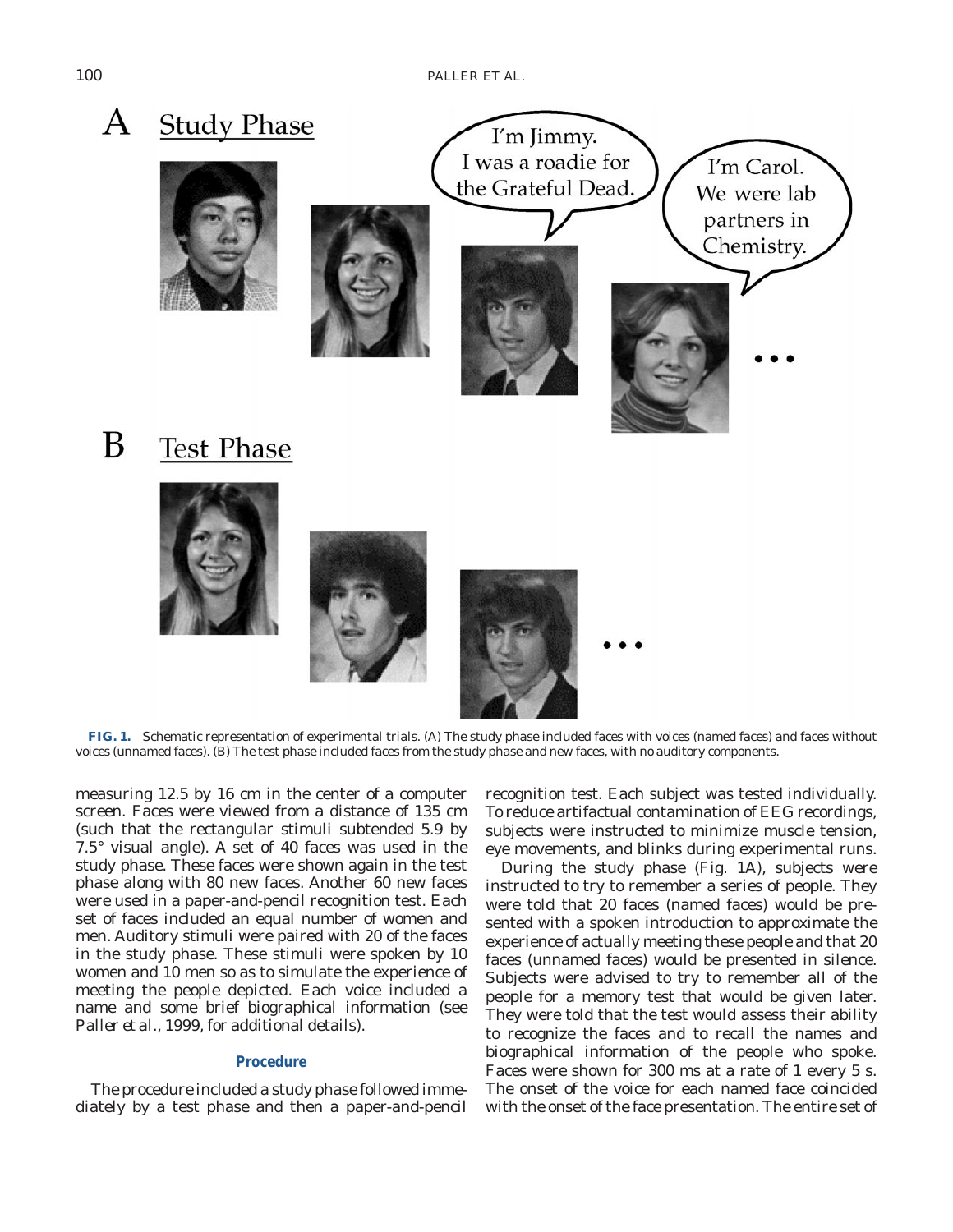40 faces was presented three times using different random orders. The sets of faces assigned to named and unnamed conditions were counterbalanced across subjects. In other words, each face stimulus from the set served as a named face for six subjects and as an unnamed face for the other six subjects.

During the test phase (Fig. 1B), subjects were instructed to respond after each face according to whether the face shown was old or new, pressing a button in one hand or the other (right hand for old for half of the subjects, left hand for old for the others). They were also told to use this as an opportunity to think about the biographical information that was to be remembered for the subsequent memory test. Faces were shown for 300 ms at a rate of 1 every 3 s. Faces were presented in four runs without any auditory stimuli. Named and unnamed faces were repeated across runs, whereas new faces each appeared on only one occasion. Because we wished to make comparisons with results from a prior experiment, we used stimulus sequences identical to those used previously, even though the task was changed. In the prior experiment (Paller *et al.*, 1999), target events were included by selecting 2 new faces, 2 named faces, and 2 unnamed faces in each run to be presented twice in a row. In the present experiment, subjects were told that when a face appeared twice in a row, they should respond the same way for both presentations. Responses to these immediately repeated faces were excluded from all analyses. Thus, the remaining faces in each of the four runs included a randomly ordered set of 60 faces: the 20 named faces, the 20 unnamed faces, and the 20 new faces.

For the paper-and-pencil recognition test given at the conclusion of the experiment, subjects used a set of five pages showing 20 faces per page. These 100 faces included the 40 faces from the study phase randomly mixed with 60 new faces not otherwise used in the experiment. Subjects were asked to place a letter in a corresponding box for each of the 20 named faces and each of the 20 unnamed faces and to write down the name and biographical information for each named face. Approximate wording was sufficient for recalled biographical information to be scored as correct.

# **Electrophysiology**

Electroencephalographic recordings were made from 21 scalp electrodes embedded in an elastic cap at standard locations (Fpz, Fz, Cz, Pz, Oz, Fp1, Fp2, F3, F4, F7, F8, C3, C4, P3, P4, O1, O2, T3, T4, T5, T6). A left mastoid reference electrode was used online and the reference was changed offline to the average of left and right mastoid recordings. Two channels were used for monitoring horizontal and vertical eye movements and trials contaminated by electroocular artifacts were excluded from the analyses (7.2% on average in the test phase). Biosignals were amplified with a 0.1 to 100 Hz band pass and sampled at a rate of 250 Hz. ERPs were computed for 1024-ms epochs beginning 100 ms prior to stimulus onset. The 300- to 600-ms interval was selected for initial analyses as this interval was used in our earlier study (Paller *et al.*, 1999). Subsequent analyses to investigate ERP time course were conducted over 100-ms latency intervals. ERP measurements were evaluated using analysis of variance (ANOVA), and critical *F* ratios were based on degrees of freedom adjusted according to the Huynh–Feldt procedure when needed to control for Type I errors in repeated-measures designs.

#### **RESULTS**

Behavioral results are summarized in Table 1. As expected, recognition was better for named faces than for unnamed faces. This difference was significant for both the test-phase recognition test  $[t(11) = 3.6, P =$ 0.004] and the subsequent paper-and-pencil recognition test  $[t(11) = 2.5, P = 0.03]$ . For named faces, successful name recall averaged  $33.8\%$  (*SE* = 7.3) and successful recall of the other biographical information averaged  $60.0\%$  (*SE* = 5.6).

Reaction time results for correct trials in the test phase (Table 1) showed that responses were equivalently fast for named faces and unnamed faces  $[t(11)$  < 1]. Responses to both types of old faces were faster than responses to new faces  $[t(11) = 3.5, P = 0.01$  and  $t(11) =$ 2.3,  $P = 0.04$ , respectively].

Electrophysiological recordings during the test phase revealed systematic differences as a function of condition, as shown in Fig. 2. First, note that ERPs computed across all trials were quite similar to ERPs computed for correct trials. However, there was insufficient statistical power to analyze ERPs separately for incorrect trials. Given our concern with identifying neural correlates of accurate retrieval, ERP results for correct trials will be emphasized. Analyses of the two *study effects*—(1) ERPs to named versus new faces and (2) ERPs to unnamed versus new faces—will be described

#### **TABLE 1**

Behavioral Results from Memory Tests (*SE* Shown in Parentheses)

| Measure                                                                 | Condition  |                           |            |  |
|-------------------------------------------------------------------------|------------|---------------------------|------------|--|
|                                                                         |            | Named faces Unnamed faces | New faces  |  |
| Test-phase recognition<br>accuracy (% correct)<br>Paper-and-pencil rec- | 87.2 (3.0) | 73.9(5.2)                 | 90.9(2.6)  |  |
| ognition accuracy (%<br>correct)                                        | 73.3 (4.7) | 64.2 (4.6)                | 89.3 (1.8) |  |
| Mean reaction time<br>(ms)                                              | 770 (30)   | 784 (36)                  | 848 (26)   |  |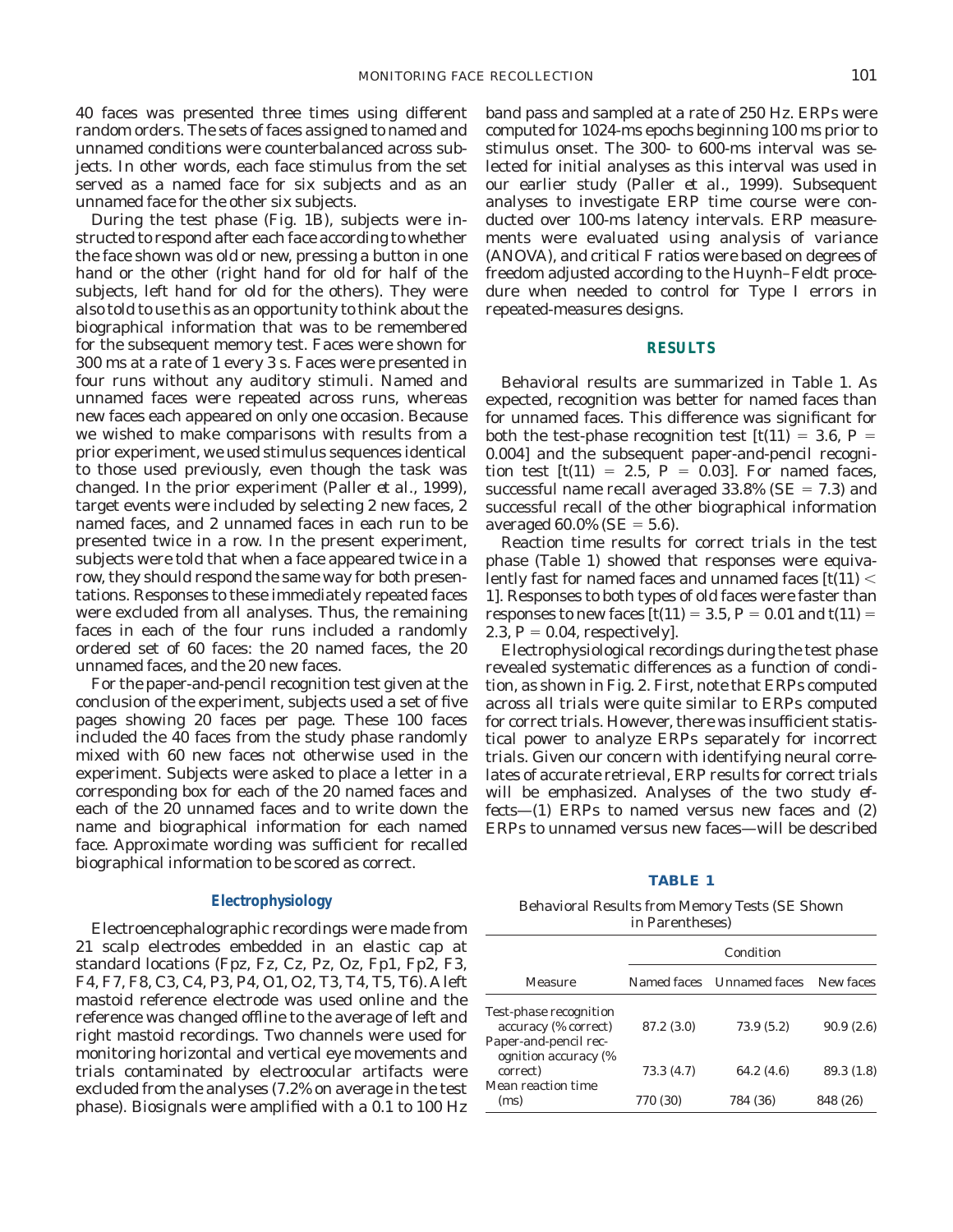

**FIG. 2.** ERPs recorded during the test phase for named faces, unnamed faces, and new faces. Recordings shown were from midline scalp locations arranged from anterior (top) to posterior (bottom), including all trials (left) or only correct trials (right).

in turn. Both of these study effects (or old–new ERP differences) can also be viewed as difference waves (Fig. 3).

Mean ERP amplitudes from the five midline scalp locations were initially measured over the interval from 300 to 600 ms and these measurements were submitted to ANOVAs with Condition (named vs new or unnamed vs new) and Location as factors (see Table 2). The first ANOVA showed that ERPs were significantly more positive for named than for new faces. The Condition by Location interaction reflected the finding that this study effect was significant at all midline locations except the most anterior one. ERP comparisons between unnamed and new faces revealed a similar pattern. Midline ERPs from 300 to 600 ms were also significantly more positive for unnamed than for new faces. The Condition by Location interaction reflected the finding that this study effect was significant only at the two most posterior locations. In other words, study effects at posterior locations (Pz and Oz) were reliable for named and unnamed faces, whereas study effects at anterior locations (Fz and Cz) were reliable only for named faces. The topography of the two study effects can be viewed as a series of interpolated maps

created from ERP difference measurements over consecutive 100-ms intervals (Figs. 4 and 5).

Subsequent analyses were conducted to determine the time course of the study effects by analyzing ERPs over 100-ms intervals. First, analyses focused on results from the midline parietal location, where study effect amplitudes were largest. ERPs to named faces were significantly more positive than ERPs to new faces for all three intervals from 300 to 600 ms  $F(1,11) =$ 8.42, 10.61, and 11.85,  $P = 0.01$ , 0.008, and 0.006, respectively]. Differences were nonsignificant for all other intervals, although there was a marginal difference from 200 to 300 ms  $[F(1,11) = 3.8, P = 0.08]$ . ERPs to unnamed faces were also significantly more positive than ERPs to new faces for all three intervals from 300 to 600 ms  $[F(1,11) = 10.84, 19.02,$  and 12.17,  $P = 0.007$ , 0.001, and 0.005, respectively] and nonsignificant for all other intervals. Additional analyses were conducted at the midline frontal location, where only the named– new ERP difference was significant. This difference appeared to begin later than the posterior difference, as it was nonsignificant from 300 to 400 ms  $[F(1,11) =$ 2.68,  $P = 0.13$ ], significant from 400 to 500 ms and from 500 to 600 ms  $F(1,11) = 14.00$  and 6.61,  $P = 0.003$  and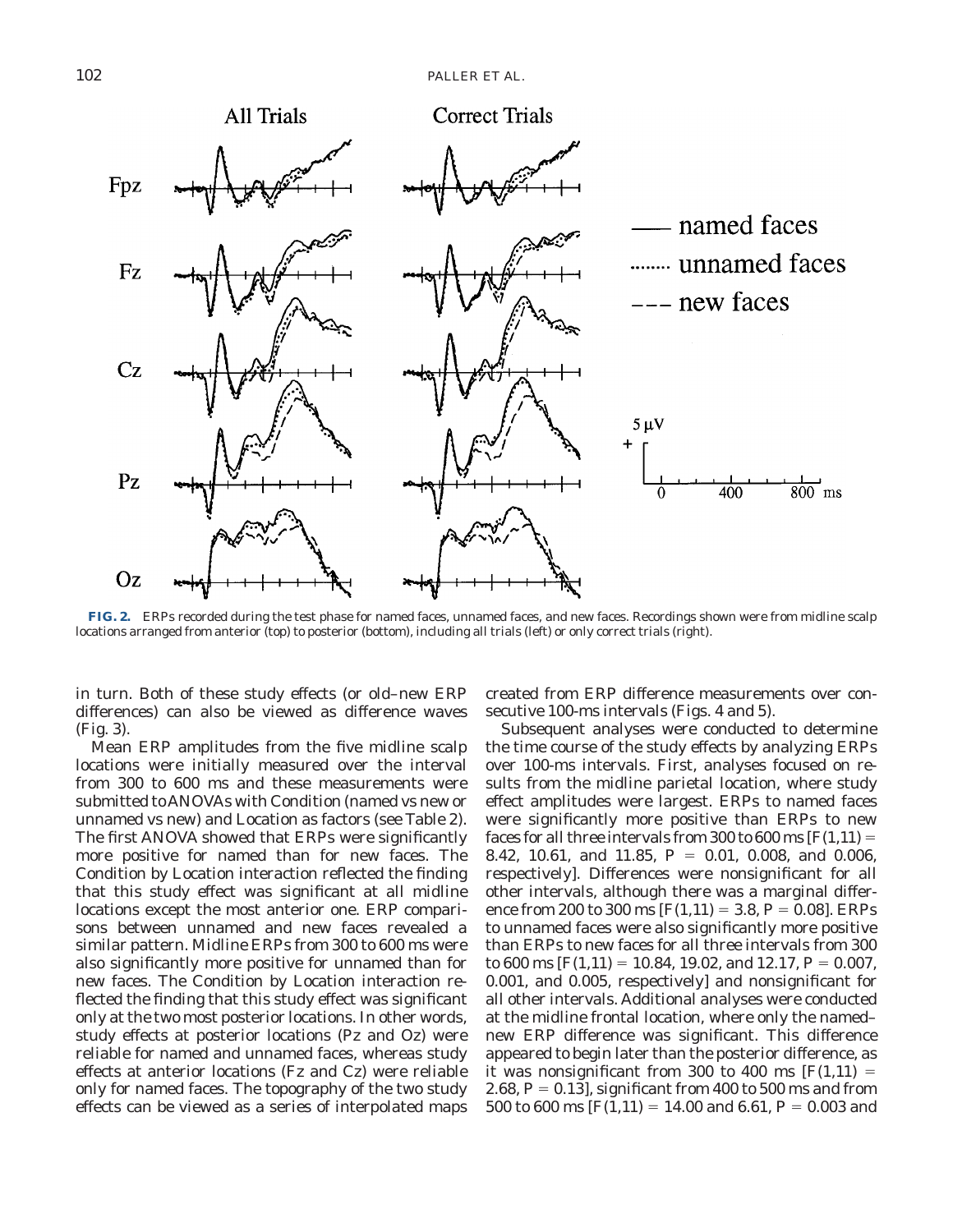

**FIG. 3.** ERP difference waves computed by subtracting ERPs to new faces from ERPs to old faces, including only correct trials. Recordings shown were from all scalp electrodes, arranged topographically.

| ERP DIMETENCES DEUWEEN CONDITIONS |      |      |          |                  |  |  |
|-----------------------------------|------|------|----------|------------------|--|--|
| Comparison                        | μV   | SE   | F        | $\boldsymbol{P}$ |  |  |
| Named-new faces                   |      |      |          |                  |  |  |
| Midline mean                      | 1.76 | 0.51 |          |                  |  |  |
| Main effect of                    |      |      |          |                  |  |  |
| Condition                         |      |      | $*11.92$ | 0.005            |  |  |
| Condition $\times$ Location       |      |      |          |                  |  |  |
| interaction                       |      |      | $*4.68$  | 0.02             |  |  |
| Midline locations                 |      |      |          |                  |  |  |
| Fpz                               | 0.79 | 0.44 | 3.21     | 0.10             |  |  |
| Fz.                               | 1.50 | 0.50 | $*9.10$  | 0.01             |  |  |
| $C_{Z}$                           | 1.93 | 0.67 | $*8.20$  | 0.02             |  |  |
| PZ                                | 2.64 | 0.76 | $*12.06$ | 0.005            |  |  |
| Oz                                | 1.95 | 0.48 | $*16.82$ | 0.002            |  |  |
| Unnamed-new faces                 |      |      |          |                  |  |  |
| Midline mean                      | 1.33 | 0.45 |          |                  |  |  |
| Main effect of                    |      |      |          |                  |  |  |
| Condition                         |      |      | *8.88    | 0.01             |  |  |
| Condition $\times$ Location       |      |      |          |                  |  |  |
| interaction                       |      |      | $*6.97$  | 0.001            |  |  |
| <b>Midline Locations</b>          |      |      |          |                  |  |  |
| Fpz                               | 0.23 | 0.43 | 0.28     | 0.61             |  |  |
| Fz.                               | 0.87 | 0.57 | 2.38     | 0.15             |  |  |
| Cz.                               | 1.31 | 0.64 | 4.15     | 0.07             |  |  |
| PZ                                | 2.33 | 0.58 | $*16.26$ | 0.002            |  |  |
| Oz                                | 1.92 | 0.37 | $*26.38$ | 0.0003           |  |  |

# **TABLE 2**

ERP Differences between Conditions

*Note.* An asterisk adjacent to the *F* value indicates a statistically significant effect. Degrees of freedom were 4,44 for each Condition  $\times$ Location interaction and 1,11 for all other tests.

0.03, respectively], and nonsignificant for all other intervals. In short, the posterior difference was present from 300 to 600 ms, whereas the anterior difference was present from 400 to 600 ms.

To directly assess the reliability of anterior ERP differences between named and unnamed faces, ERPs were analyzed over consecutive 100-ms intervals at midline electrodes. For the 400- to 500-ms interval, the difference was significant at Fpz  $[F(1,11) = 6.49, P =$ 0.03], marginal at Fz  $[F(1,11) = 4.09, P = 0.07]$ , and nonsignificant at Cz, Pz, and Oz  $[F(1,11) < 1]$ . For other intervals differences were nonsignificant. In addition, ERP differences from 400 to 500 ms from all lateral locations were submitted to a Condition by Hemisphere by Location ANOVA. Although there was a tendency for ERP differences between named and unnamed faces to be larger over the right hemisphere (Fig. 3), all effects involving Hemisphere were nonsignificant.

### **DISCUSSION**

The study-phase manipulation in the present experiment provided richer encoding for named faces than for unnamed faces. The contrast between named and unnamed faces was associated with two differences in later memory. First, named faces tended to provoke the retrieval of stored biographical information from the study phase, whereas this was not possible for un-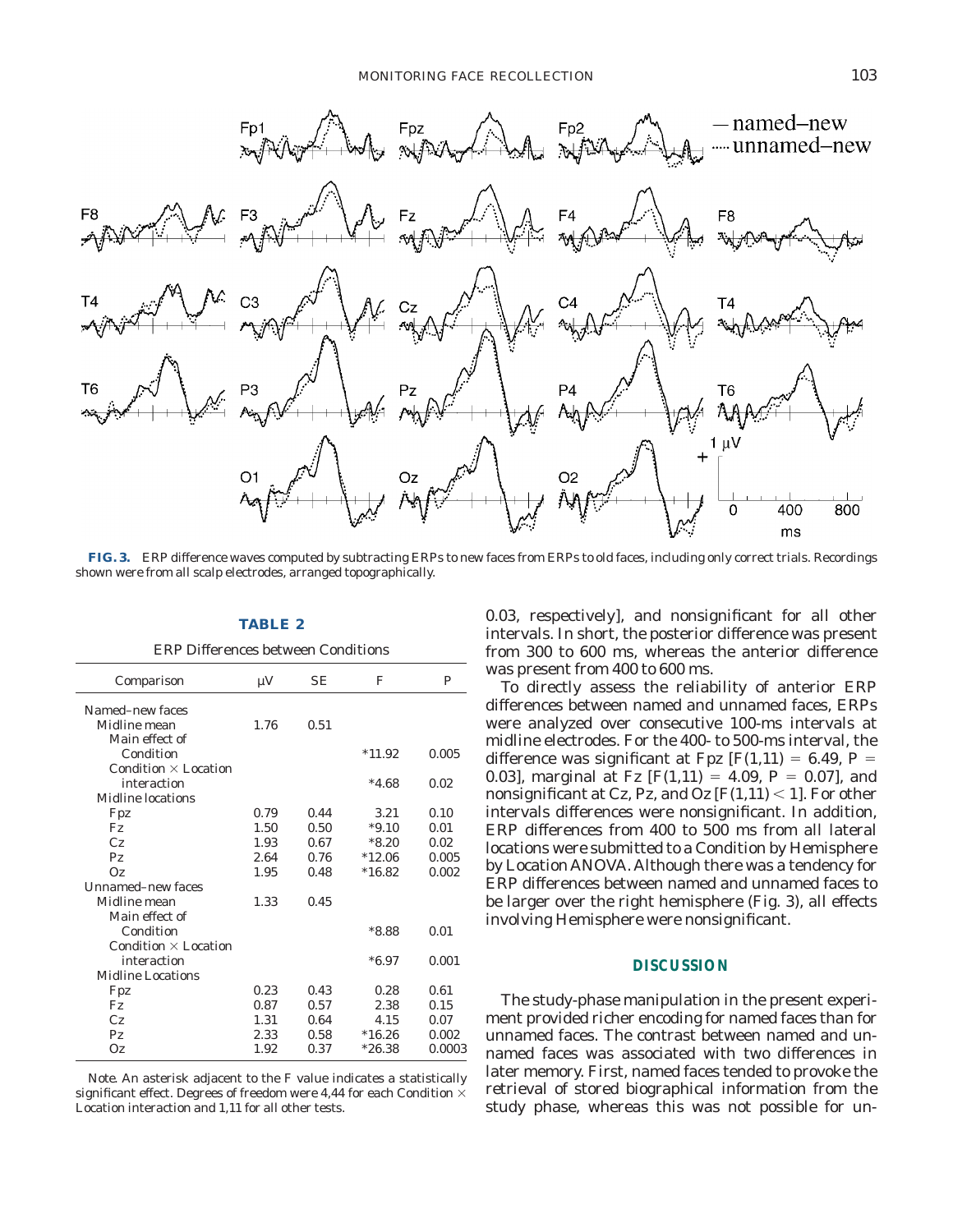

**FIG. 4.** Topographic maps of ERP differences across the scalp for ERPs to named faces minus ERPs to new faces. A surface spline interpolation was applied to data obtained from each electrode location (indicated by small circles on each schematic view of a head as viewed from above). Maps represent mean amplitude differences computed for consecutive 100-ms intervals starting at 0 and ending at 800 ms.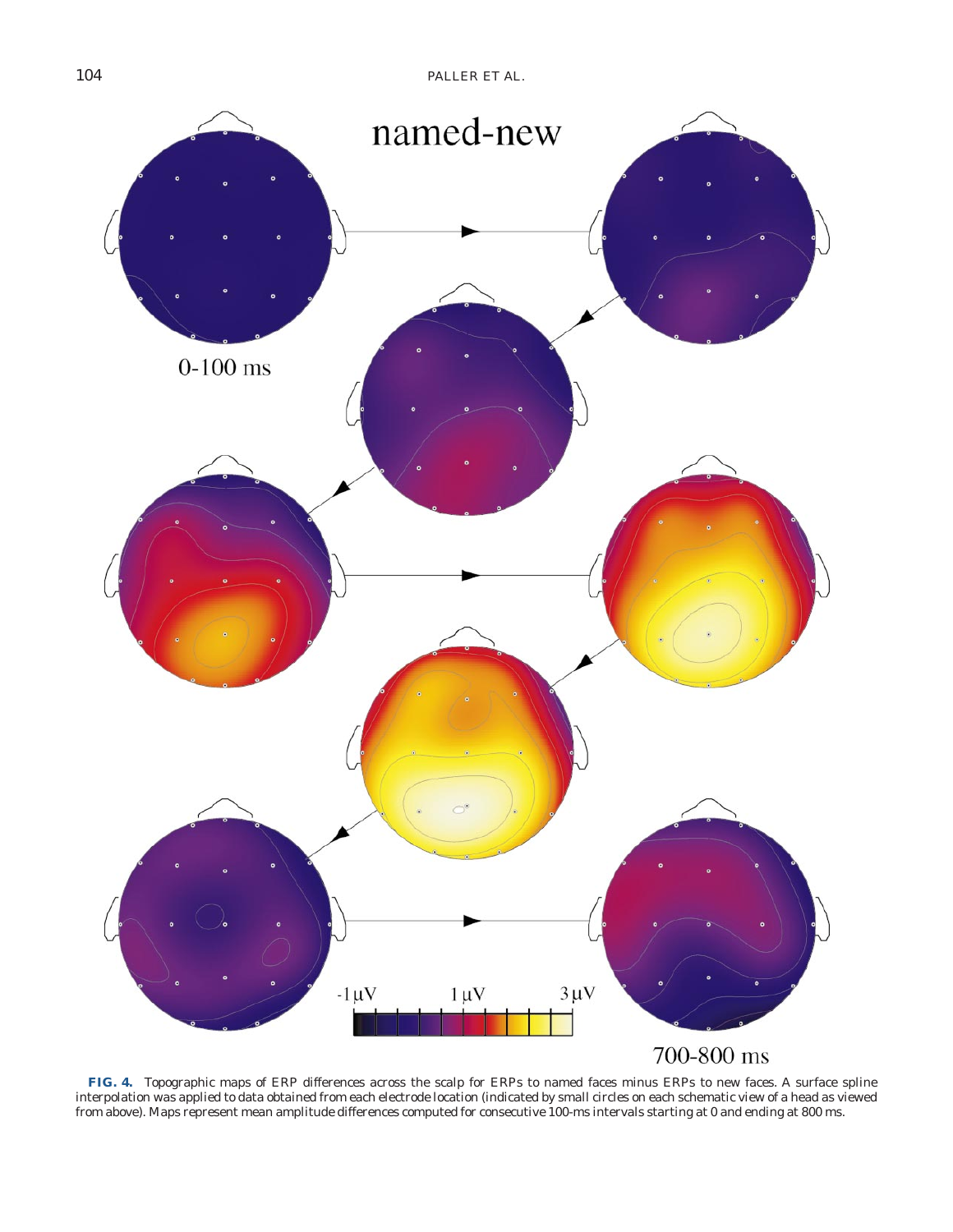

**FIG. 5.** Topographic maps of ERP differences between unnamed faces and new faces. Topographic maps were created as in Fig. 4.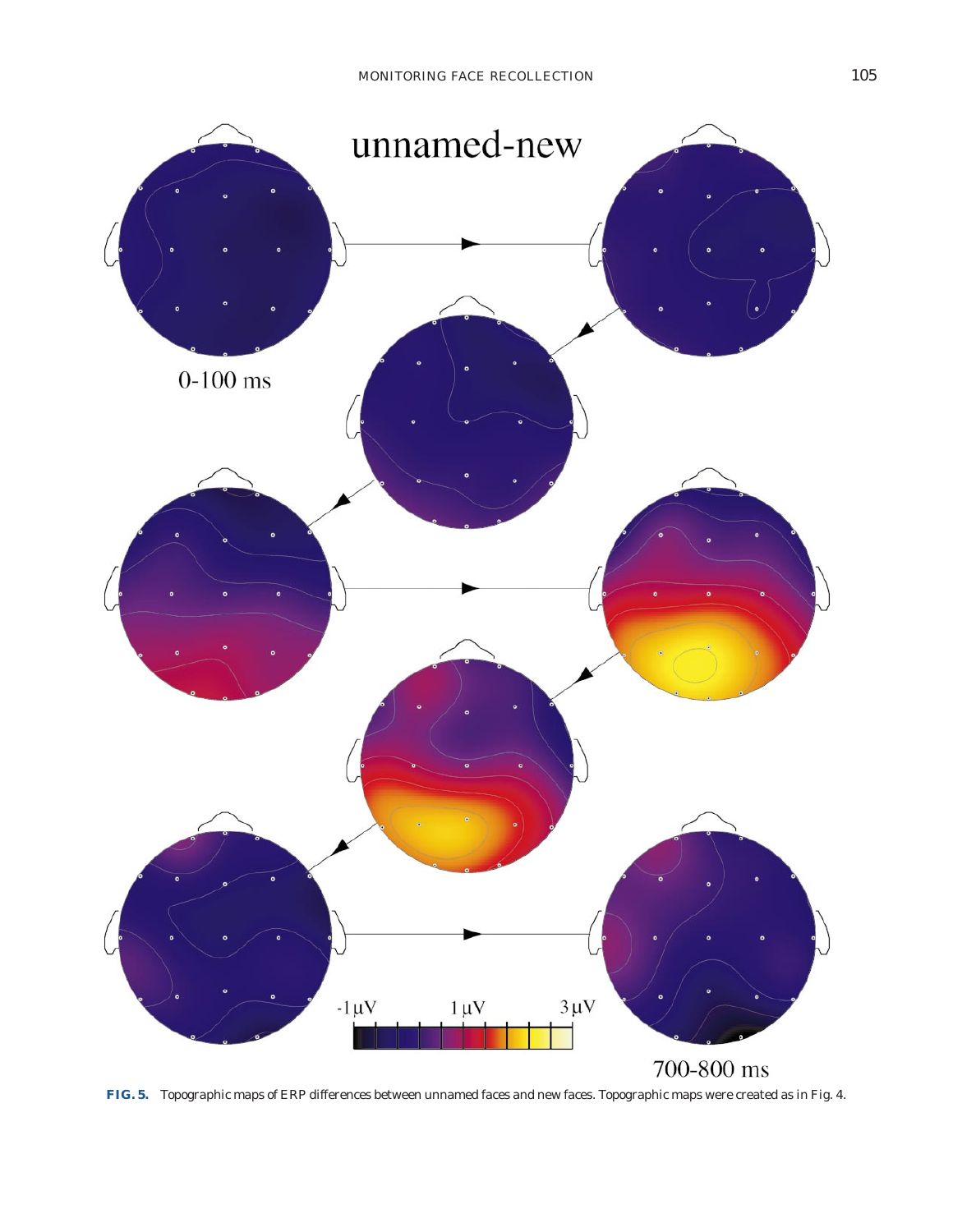106 PALLER ET AL.

named faces. Second, superior recognition performance was observed for named compared to unnamed faces. Subjects recognized named faces more accurately, but reaction times for correct responses did not differ between named and unnamed faces. Furthermore, reaction time distributions for named and unnamed faces appeared extremely similar. Thus, ERP comparisons for named versus unnamed faces in the test phase were not complicated by confounding differences in reaction time, nor were there any systematic physical stimulus differences (by virtue of the counterbalanced experimental design). Although significant old–new ERP differences were present for both types of old faces, for named faces these effects were found at anterior and posterior scalp locations (Fig. 4), whereas for unnamed faces these effects were restricted to posterior scalp locations (Fig. 5).

In prior experiments conducted with the same named and unnamed faces, subjects were instructed in the study phase to remember the named faces and to forget the unnamed faces (Paller *et al.*, 1999). In a test phase in which perceptually degraded faces were presented for fame decisions (i.e., "famous" vs "nonfamous"), priming was measured as a facilitation in both decision accuracy and latency (Paller *et al.*, 1999, Experiment 1). Importantly, the magnitude of priming did not differ between the two types of studied faces (referred to as *remember faces* and *forget faces*). Indeed, differential processing induced by remember versus forget instructions at study generally affects later recall and recognition but does not affect priming performance (Basden *et al.*, 1993; Golding and MacLeod, 1998; Johnson, 1994; Paller, 1990; Roediger and McDermott, 1993). The high degree of similarity between procedures used in our prior ERP experiment (Paller *et al.*, 1999, Experiment 2) and in the present experiment allows for straightforward cross-experiment comparisons. The only two ways in which the design of the present experiment differed were that (1) all faces shown in the study phase were to be remembered and (2) the task in the test phase was to make overt recognition responses. Accordingly, it is reasonable to speculate that priming would likewise be matched between named and unnamed faces in the present experiment. In contrast, recognition was superior for named compared to unnamed faces whether or not directed forgetting instructions were included.

ERPs elicited in the test phase in the prior ERP experiment (Paller *et al.*, 1999, Experiment 2) were found to differ between remember and forget faces. These effects were interpreted in light of the behavioral results that the study-phase manipulation influenced recognition but not priming. Note that no overt recognition responses were made when ERPs were recorded. Subjects were instructed to retrieve learned biographical information when shown a remember face but to make no overt response for either remember faces or

forget faces. Recollection, but not priming, thus differed between remember and forget faces. Electrophysiological correlates of priming would thus be absent in comparisons between the two types of old faces (though ERP correlates of priming have been observed with words, e.g., Paller and Gross, 1998). ERP differences between the two types of old faces (remember faces– forget faces) were thus interpreted as electrophysiological correlates of recollective processing, divorced from the influence of priming and other nonspecific factors. Figure 6 shows the spatiotemporal pattern of these effects.

Inspection of Figs. 4, 5, and 6 suggests that similar neurophysiological phenomena were recorded across experiments, although there were differences in the latency of the observed response. Apparently, these electrophysiological manifestations of face recollection were evident whether or not subjects made overt recognition responses and whether or not faces were associated with biographical information. Interestingly, the latency of old–new effects was shorter in the present experiment than in the prior experiment. A reasonable explanation for this difference is that retrieval processing occurred more quickly following face presentations in the present experiment due to the recognition task requirement, which demanded a quick manual response to each face. The comparison across experiments is also relevant for several other reasons. Old– new ERP effects in the present experiment could have been influenced by response-related processing, given that reaction times differed between old and new faces. However, the old–new ERP differences cannot be explained by a relative increase in temporal variability of processing elicited by new face presentations, because reaction time variability was less for new faces compared to old faces, as shown in Table 1.

The contrast between named–new and unnamed– new ERP differences in the present experiment makes it possible to ask whether a portion of the effect is specifically related to retrieval of biographical information. Again, note that this named/unnamed contrast is free from any physical stimulus effects (due to counterbalancing) and from response factors (given the absence of corresponding reaction time differences). If one were to assume that nearly all of the old–new ERP effect reflected biographical retrieval, then the effect would be expected to be much larger for named faces than for unnamed faces. On the contrary, if one were to assume that nearly all of the old–new ERP effect reflected face retrieval, then the effect would be expected to be the same for named and unnamed faces.

Indeed, at posterior locations the old–new ERP effect was highly similar for named and unnamed faces. This posterior portion of the effect can thus be taken as an index of face recollection associated with visual processing of the facial image just presented and of retrieved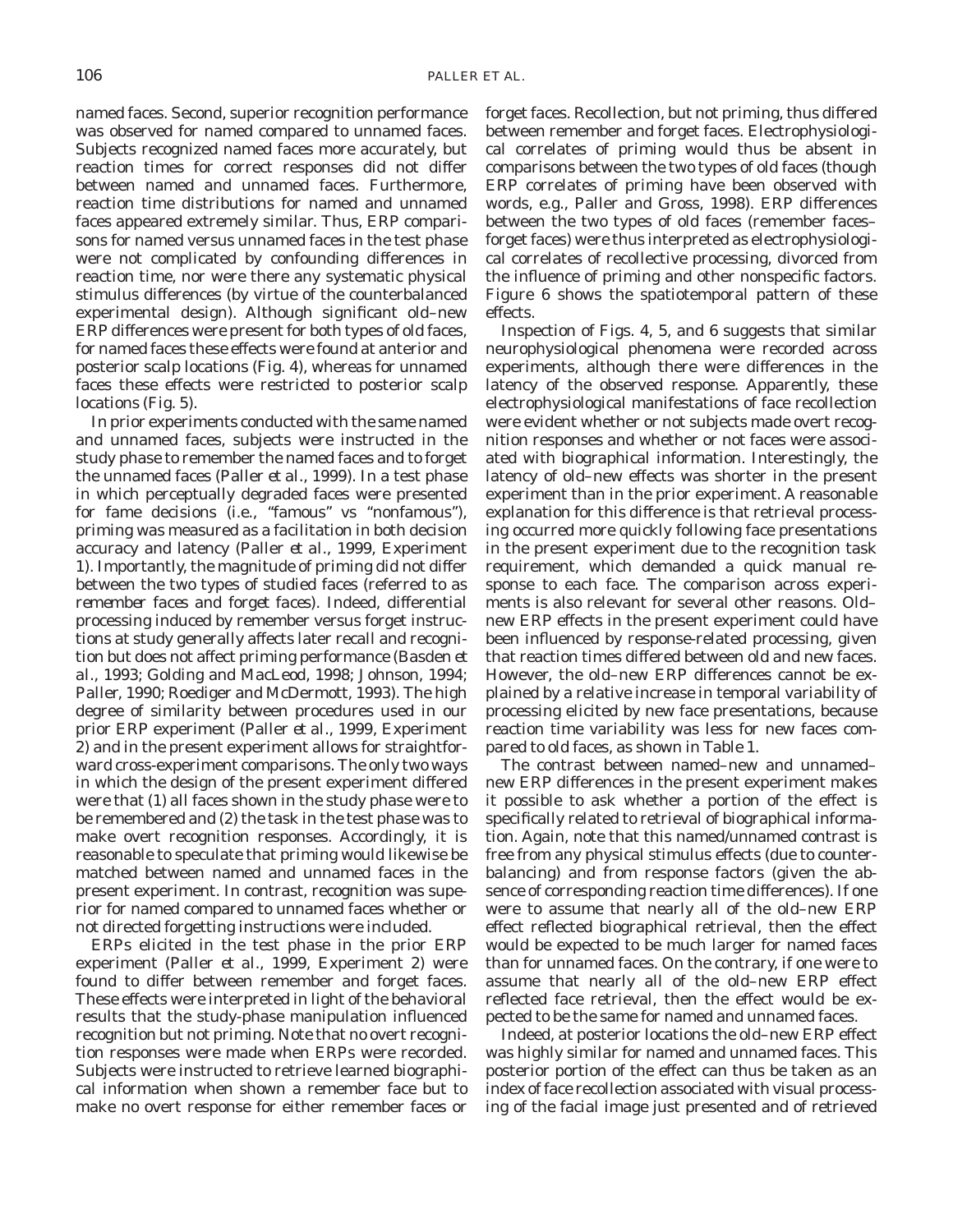

**FIG. 6.** Results from Paller *et al.* (1999) for the ERP difference between remember faces and forget faces. Topographic maps were created as in Figs. 4 and 5.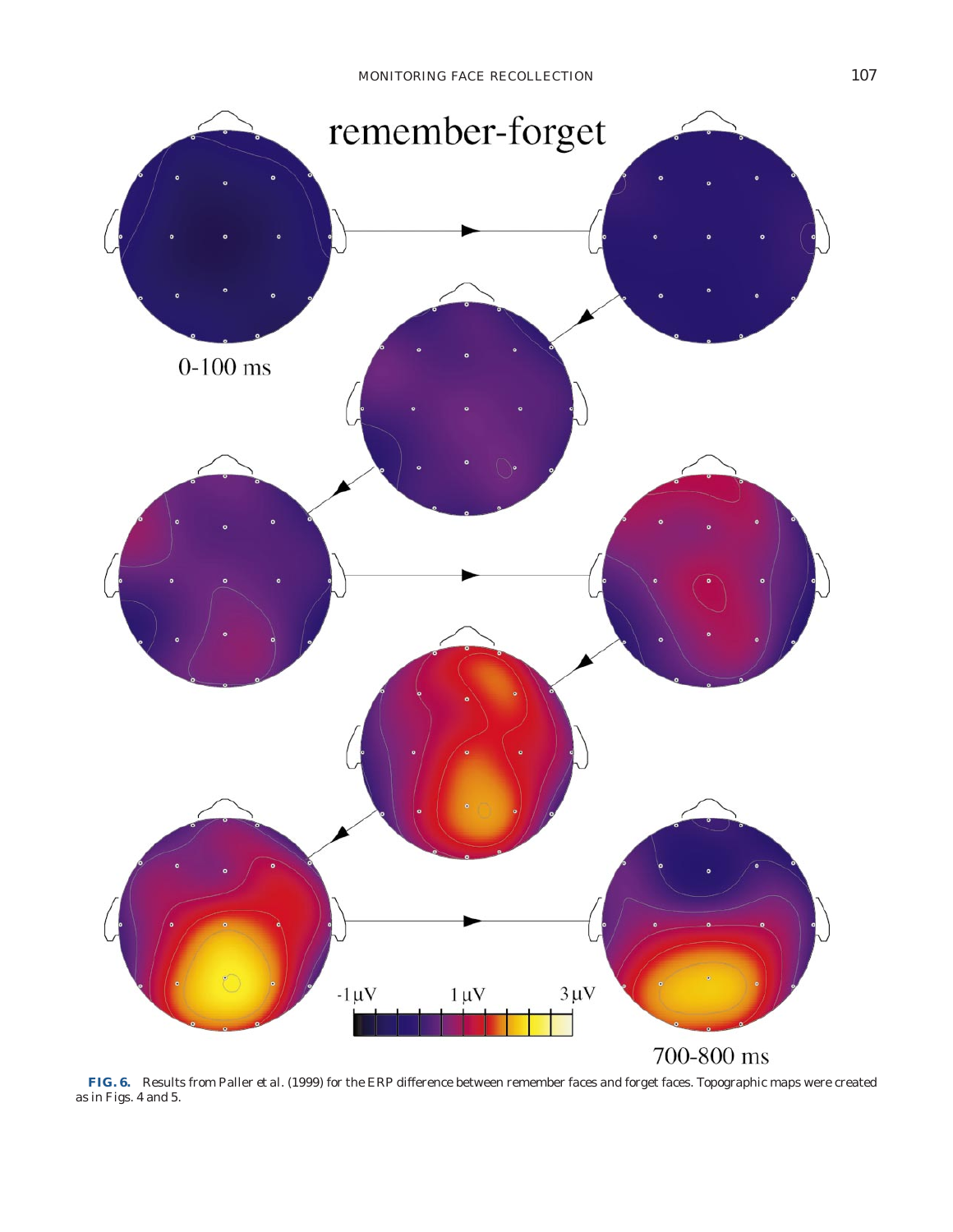108 PALLER ET AL.

representations of the face viewed at study. At anterior locations, the old–new ERP effect was observed for named faces but was smaller and unreliable for unnamed faces. This anterior portion of the effect can thus be taken as an index of person recollection connected to the biographical information heard at study.

In addition, part of the anterior portion of the old– new ERP effect for named faces may reflect frontal activity engaged in the service of strategic retrieval operations. Prior neuroimaging and ERP results suggest that both left and right frontal regions tend to be activated during retrieval, although left frontal regions appear to be particularly relevant for evaluation processes critical for accurate retrieval (e.g., Buckner, 1996; Fletcher *et al.*, 1997; Nolde *et al.*, 1998; Nyberg *et al.*, 1996; Ranganath and Paller, 1999; Tulving *et al.*, 1994; Wilding, 1999; Wilding and Rugg, 1996). Similarly, the problem of retrieving the appropriate name and biographical information for each named face may call on prefrontal processing for accurate retrieval to take place. Prefrontal regions could also contribute to processing of contextual information that occurs after initial face retrieval; however, the early timing of the anterior portion of the old–new ERP effect suggests that it does not reflect postretrieval processing.

An alternative explanation for the ERP differences for named versus unnamed faces is that they reflect differential recognition accuracy for the two types of studied faces. This alternative could apply even for analyses restricted to correct trials, because recognition could have been stronger for named than for unnamed faces (e.g., fewer lucky guesses). Nonetheless, topographically specific differences for named versus unnamed faces, as observed here, would not be predicted based on differences in recognition strength alone. The fact that ERPs at posterior scalp locations were so remarkably similar for named and unnamed faces suggests that this portion of the old–new ERP effect reflected memory-related processing that supported accurate recognition judgments in both conditions.

These results provide a foothold for further research aimed at establishing the nature of neural processing responsible for person recognition. Prosopagnosic impairments in which patients fail to recollect familiar faces generally result from damage to inferior temporal regions, although the precise anatomical details of this association are controversial and perhaps quite variable across patients (e.g., Damasio *et al.*, 1982; De Renzi, 1997; Ettlin *et al.*, 1992). Prior neuroimaging results with PET and FMRI have associated various brain regions with memory for known and unknown faces (Andreasen *et al.*, 1996; Dubois *et al.*, 1999; Gorno Tempini *et al.*, 1998; Haxby *et al.*, 1996; Kapur *et al.*, 1995; Sergent *et al.*, 1992). For example, right prefrontal, bilateral parietal, and ventral occipital regions

were implicated by Haxby and colleagues (1996). More limited regions of activation in the fusiform gyrus, left lingual gyrus, and right parietal cortex were found by Andreasen and colleagues (1996). Additional studies are needed to delineate the various cortical networks required for person recognition and link them to specific memory functions. Old–new ERP effects appeared to reflect multiple aspects of memory for faces. These included (a) processing of visual information corresponding to the match between a recognition probe and stored representations of facial images viewed at study—which was associated with posterior ERP differences beginning at approximately 300 ms—and (b) strategic processing critical for retrieving personspecific biographical information heard at study which was associated with anterior ERP differences beginning at approximately 400 ms.

#### **ACKNOWLEDGMENTS**

This research was supported by Grant NS34639 from the National Institute of Neurological Diseases and Stroke. We thank Ted Whalen for technical support.

#### **REFERENCES**

- Allison, T., Ginter, H., McCarthy, G., Nobre, A. C., Puce, A., Luby, M., and Spencer, D. D. 1994a. Face recognition in human extrastriate cortex. *J. Neurophysiol.* **71:** 821–825.
- Allison, T., McCarthy, G., Nobre, A., Puce, A., and Belger, A. 1994b. Human extrastriate visual cortex and the perception of faces, words, numbers, and colors. *Cereb. Cortex* **4:** 544–554.
- Andreasen, N. C., O'Leary, D. S., Arndt, S., Cizadlo, T., Hurtig, R., Rezai, K., Watkins, G. L., Ponto, L. B., and Hichwa, R. D. 1996. Neural substrates of facial recognition. *J. Neuropsychiatry Clin. Neurosci.* **8:** 139–146.
- Barrett, S. E., Rugg, M. D., and Perrett, D. I. 1988. Event-related potentials and the matching of familiar and unfamiliar faces. *Neuropsychologia* **26:** 105–117.
- Basden, B. H., Basden, D. R., and Gargano, G. J. 1993. Directed forgetting in implicit and explicit memory tests: A comparison of methods. *J. Exp. Psychol. Learn. Memory Cognit.* **19:** 603–616.
- Begleiter, H., Porjesz, B., and Wang, W. 1995. Event-related brain potentials differentiate priming and recognition to familiar and unfamiliar faces. *Electroencephalogr. Clin. Neurophysiol.* **94:** 41–49.
- Bentin, S., Allison, T., Puce, A., Perez, E., and McCarthy, G. 1996. Electrophysiological studies of face perception in humans. *J. Cognit. Neurosci.* **8:** 551–565.
- Bentin, S., and McCarthy, G. 1994. The effects of immediate stimulus repetition on reaction time and event-related potentials in tasks of different complexity. *J. Exp. Psychol. Learn. Memory Cognit.* **20:** 130–149.
- Bentin, S., and Moscovitch, M. 1988. The time course of repetition effects for words and unfamiliar faces. *J. Exp. Psychol. Gen.* **117:** 148–160.
- Bötzel, K., and Grüsser, O. J. 1989. Electric brain potentials evoked by pictures of faces and non-faces: A search for ''face-specific'' EEG-potentials. *Exp. Brain Res.* **77:** 349–360.
- Bruce, V., and Young, A. 1986. Understanding face recognition. *Br. J. Psychol.* **77:** 305–327.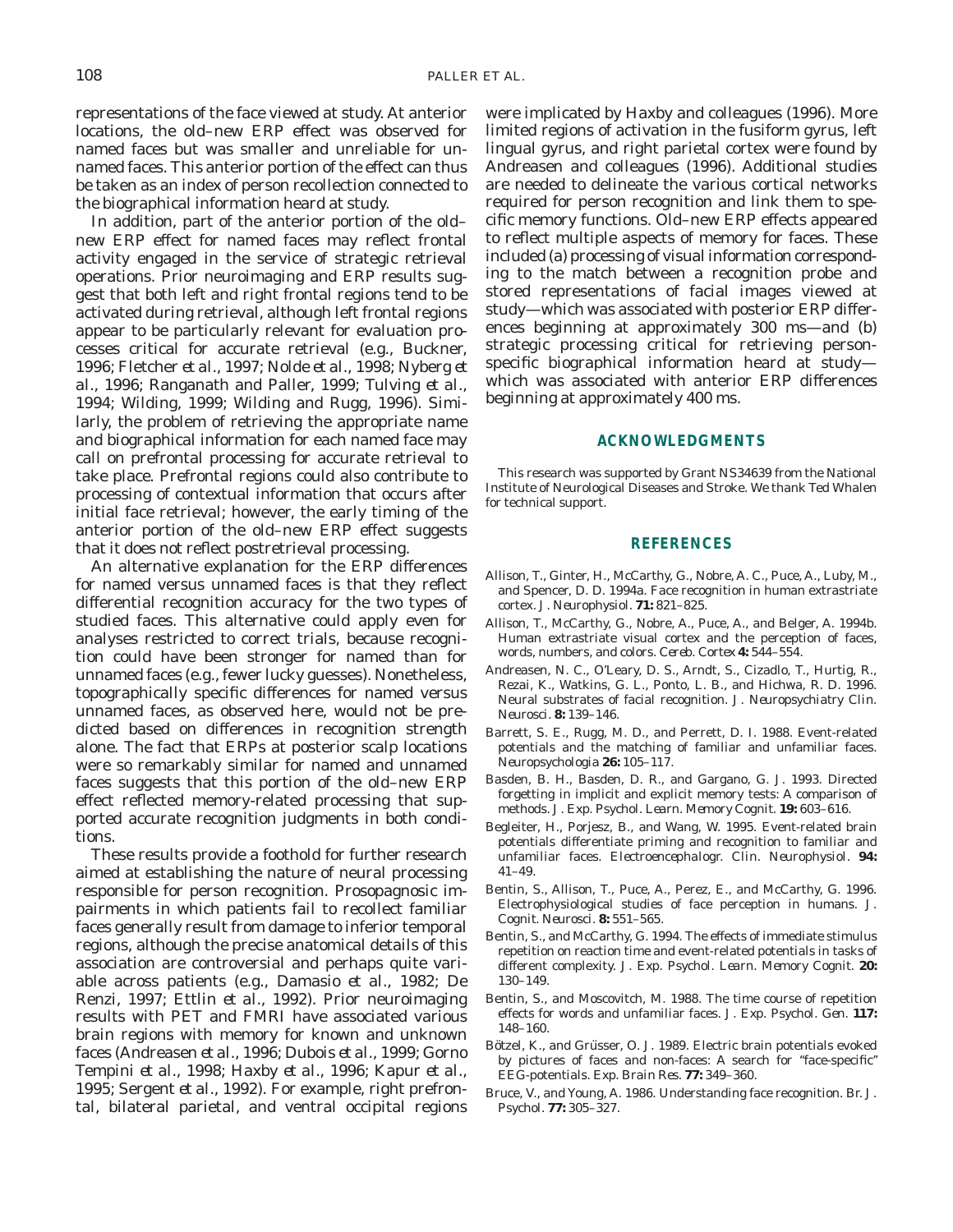- Buckner, R. L. 1996. Beyond HERA: Contributions of specific prefrontal brain areas to long-term memory retrieval. *Psychonomic Bull. Rev.* **3:** 149–158.
- Carey, S. 1992. Becoming a face expert. *Philos. Trans. R. Soc. London Ser. B Biol. Sci.* **335:** 95–102. [Discussion pp. 102–103]
- Carlesimo, G. A., and Caltagirone, C. 1995. Components in the visual processing of known and unknown faces. *J. Clin. Exp. Neuropsychol.* **17:** 691–705.
- Clark, V. P., Keil, K., Maisog, J. M., Courtney, S., Ungerleider, L. G., and Haxby, J. V. 1996. Functional magnetic resonance imaging of human visual cortex during face matching: A comparison with positron emission tomography. *NeuroImage* **4:** 1–15.
- Damasio, A. R., Damasio, H., and Van Hoesen, G. W. 1982. Prosopagnosia: Anatomic basis and behavioral mechanisms. *Neurology* **32:** 331–341.
- De Renzi, E. 1997. Prosopagnosia. In *Behavioral Neurology and Neuropsychology* (T. E. Feinberg, and M. J. Farah, Eds.), pp. 245–255. McGraw–Hill, New York.
- Desimone, R. 1991. Face-selective cells in the temporal cortex of monkeys. *J. Cognit. Neurosci.* **3:** 1–8.
- Dubois, S., Rossion, B., Schiltz, C., Bodart, J. M., Michel, C., Bruyer, R., and Crommelinck, M. 1999. Effect of familiarity on the processing of human faces. *NeuroImage* **9:** 278–289.
- Ettlin, T. M., Beckson, M., Benson, D. F., Langfitt, J. T., Amos, E. C., and Pineda, G. S. 1992. Prosopagnosia: A bihemispheric disorder. *Cortex* **28:** 129–134.
- Farah, M. J., Wilson, K. D., Drain, M., and Tanaka, J. N. 1998. What is ''special'' about face perception? *Psychol. Rev.* **105:** 482–498.
- Fletcher, P. C., Frith, C. D., and Rugg, M. D. 1997. The functional neuroanatomy of episodic memory. *Trends Neurosci.* **20:** 213–218.
- Golding, J. M., and MacLeod, C. M. 1998. *Intentional Forgetting: Interdisciplinary Approaches.* Erlbaum, Mahwah, NJ.
- Gorno Tempini, M. L., Price, C. J., Josephs, O., Vandenberghe, R., Cappa, S. F., Kapur, N., and Frackowiak, R. S. 1998. The neural systems sustaining face and proper-name processing. *Brain* **121:** 2103–2118. [Published erratum appears in *Brain* **121:** 2402]
- Haxby, J. V., Ungerleider, L. G., Clark, V. P., Schouten, J. L., Hoffman, E. A., and Martin, A. 1999. The effect of face inversion on activity in human neural systems for face and object perception. *Neuron* **22:** 189–199.
- Haxby, J. V., Ungerleider, L. G., Horwitz, B., Maisog, J. M., Rapoport, S. I., and Grady, C. L. 1996. Face encoding and recognition in the human brain. *Proc. Natl. Acad. Sci. USA* **93:** 922–927.
- Hertz, S., Porjesz, B., Begleiter, H., and Chorlian, D. 1994. Eventrelated potentials to faces: The effects of priming and recognition. *Electroencephalogr. Clin. Neurophysiol.* **92:** 342–351.
- Jeffreys, D. A. 1989. A face-responsive potential recorded from the human scalp. *Exp. Brain Res.* **78:** 193–202.
- Jeffreys, D. A., Tukmachi, E. S., and Rockley, G. 1992. Evoked potential evidence for human brain mechanisms that respond to single, fixated faces. *Exp. Brain Res.* **91:** 351–362.
- Johnson, H. M. 1994. Processes of successful intentional forgetting. *Psychol. Bull.* **116:** 274–292.
- Johnson, R., Jr. 1995. Event-related potential insights into the neurobiology of memory systems. In *Handbook of Neuropsychology* (F. Boller, and J. Grafman, Eds.), Vol. 10, pp. 135–163. Elsevier, Amsterdam.
- Kanwisher, N., McDermott, J., and Chun, M. M. 1997. The fusiform face area: A module in human extrastriate cortex specialized for face perception. *J. Neurosci.* **17:** 4302–4311.
- Kapur, N., Friston, K. J., Young, A., Frith, C. D., and Frackowiak, R. S. 1995. Activation of human hippocampal formation during memory for faces: A PET study. *Cortex* **31:** 99–108.
- Linkenkaer-Hansen, K., Palva, J. M., Sams, M., Hietanen, J. K., Aronen, H. J., and Ilmoniemi, R. J. 1998. Face-selective processing in human extrastriate cortex around 120 ms after stimulus onset revealed by magneto- and electroencephalography. *Neurosci. Lett.* **253:** 147–150.
- Münte, T. F., Brack, M., Grootheer, O., Wieringa, B. M., Matzke, M., and Johannes, S. 1997. Event-related brain potentials to unfamiliar faces in explicit and implicit memory tasks. *Neurosci. Res.* **28:** 223–233.
- Münte, T. F., Brack, M., Grootheer, O., Wieringa, B. M., Matzke, M., and Johannes, S. 1998. Brain potentials reveal the timing of face identity and expression judgments. *Neurosci. Res.* **30:** 25–34.
- Nolde, S. F., Johnson, M. K., and Raye, C. L. 1998. The role of prefrontal cortex during tests of episodic memory. *Trends Cognit. Sci.* **2:** 399–406.
- Nyberg, L., Cabeza, R., and Tulving, E. 1996. PET studies of encoding and retrieval: The HERA model. *Psychonomic Bull. Rev.* **3:** 135– 148.
- Paller, K. A. 1990. Recall and stem-completion priming have different electrophysiological correlates and are modified differentially by directed forgetting. *J. Exp. Psychol. Learn. Memory Cognit.* **16:** 1021–1032.
- Paller, K. A. 1993. Elektrophysiologische Studien zum Menschlichen Gedächtnis [Electrophysiological studies of human memory]. Z. *Elektroenzephalogr. Elektromyogr. Gebiete* **24:** 24–33.
- Paller, K. A. Neurocognitive foundations of human memory. In *The Psychology of Learning and Motivation* (D. L. Medin, Ed.), Vol. 40. Academic Press, San Diego, in press.
- Paller, K. A., Bozic, V. S., Ranganath, C., Grabowecky, M., and Yamada, S. 1999. Brain waves following remembered faces index conscious recollection. *Cognit. Brain Res.* **7:** 519–531.
- Paller, K. A., and Gross, M. 1998. Brain potentials associated with perceptual priming versus explicit remembering during the repetition of visual word-form. *Neuropsychologia* **36:** 559–571.
- Perrett, D. I., Hietanen, J. K., Oram, M. W., and Benson, P. J. 1992. Organization and functions of cells responsive to faces in the temporal cortex. In *Processing the Facial Image* (V. Bruce, A. Cowey, A. W. Ellis, and D. I. Perrett, Eds.), pp. 23–30. Clarendon/ Oxford Univ. Press, Oxford.
- Potter, D. D., and Parker, D. M. 1997. Dissociation of event-related potential repetition effects in judgments of face identity and expression. *J. Psychophysiol.* **11:** 287–303.
- Puce, A., Allison, T., Asgari, M., Gore, J. C., and McCarthy, G. 1996. Differential sensitivity of human visual cortex to faces, letterstrings, and textures: A functional magnetic resonance imaging study. *J. Neurosci.* **16:** 5205–5215.
- Puce, A., Allison, T., Gore, J. C., and McCarthy, G. 1995. Facesensitive regions in human extrastriate cortex studied by functional MRI. *J. Neurophysiol.* **74:** 1192–1199.
- Puce, A., Allison, T., Spencer, S. S., Spencer, D. D., and McCarthy, G. 1997. A comparison of cortical activation evoked by faces measured by intracranial field potentials and functional MRI: Two case studies. *Hum. Brain Mapp.* **5:** 298–305.
- Ranganath, C., and Paller, K. A. 1999. Frontal brain potentials during recognition are modulated by requirements to retrieve perceptual detail. *Neuron* **22:** 605–613.
- Roediger, H. L., III, and McDermott, K. B. 1993. Implicit memory in normal human subjects. In *Handbook of Neuropsychology* (F. Boller, and J. Grafman, Eds.), Vol. 8, pp. 63–131. Elsevier, Amsterdam.
- Rugg, M. D. 1995. Event-related potential studies of human memory. In *The Cognitive Neurosciences* (M. S. Gazzaniga, Ed.), pp. 789– 801. MIT Press, Cambridge, MA.
- Sams, M., Hietanen, J. K., Hari, R., Ilmoniemi, R. J., and Lounas-